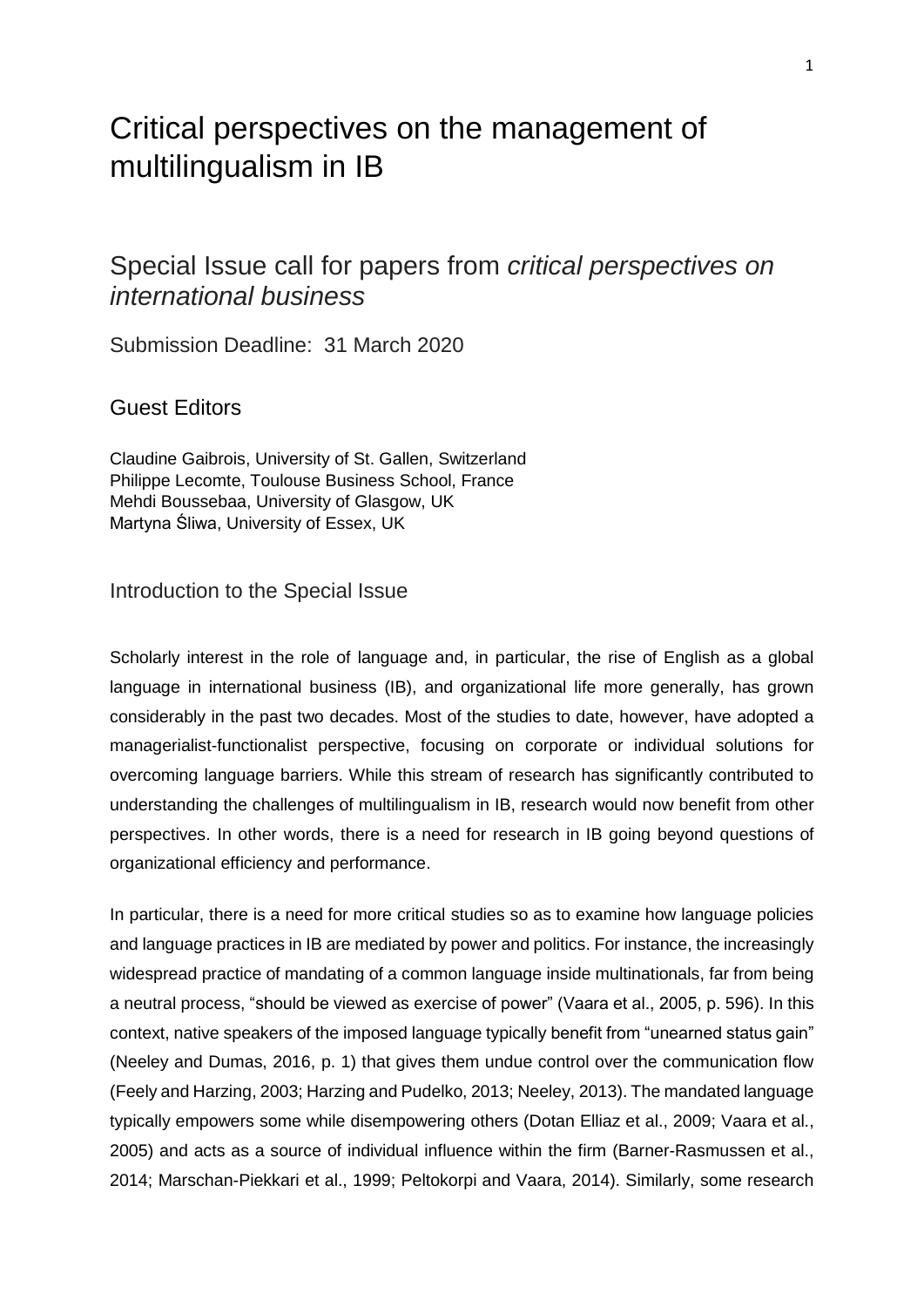has shown how translation can be understood as an inherently political act (Ciuk et al., 2018; Logemann and Piekkari, 2015).

Moreover, studies of human agency creation in the context of linguistic inequalities, which might include open resistance against the use of a certain language as well as more subtle forms of non-compliance such as adaptation, would highlight power and politics in multilingual organizations as a source of dynamism and change, stressing possibilities of empowerment, emancipation and giving voice to marginalized groups. As an example, scholars have recently stressed the power effects of hybrid language use, as it can provide possibilities to express voice and participate (Gaibrois, 2018; Janssens and Steyaert, 2014), thus departing from the general tendency to emphasize national languages in language-sensitive IB (Tietze et al., 2016).

This emerging body of power-sensitive research has advanced understanding of language policies and practices in IB and one can expect it to be developed further, both empirically and conceptually. However, we believe it is time to conduct more critically oriented studies that can locate corporate language policies and practices in wider historical and socio-political contexts. One example is research on language policy informed by theories of imperialism and colonialism (Boussebaa et al., 2014; Boussebaa and Brown, 2017; Śliwa, 2008; Vaara et al., 2005). Another example is research pointing to the linkages between global English and neoliberalism (e.g. Śliwa, 2010). Research on language policies and language use in IB also needs to take into account the hierarchy that exists between languages so as to bring into the analysis the fact that languages are generally "not equal in terms of socio-politico-economic value" (Hua 2014, p. 236) and thus potentially productive of intra-organizational inequalities. As Bourdieu's (1991) notion of linguistic capital highlights, the value of an individual's utterance depends on the value of that person's first language on the market of languages.

Additionally, in order to understand the effects contemporary IB activity has on the individual, specific communities and society (Dörrenbächer and Michailova, 2019), we need more research on the ways in which language policies and practices in IB relate to privilege and inequality as well as to processes of participation and inclusion/exclusion (e.g. Tatli and Özbilgin, 2012). Research investigating how language intersects with other diversity dimensions such as migrant background, education or organizational function shows how language contributes to social and organizational differentiation (Johansson and Śliwa, 2016). Possible questions include the effects of using English as 'lingua franca' on low-qualified employees' participation in organizational life (Gaibrois, 2015), or the consequences of the foreign-language environment on migrants' and refugees' organizational status.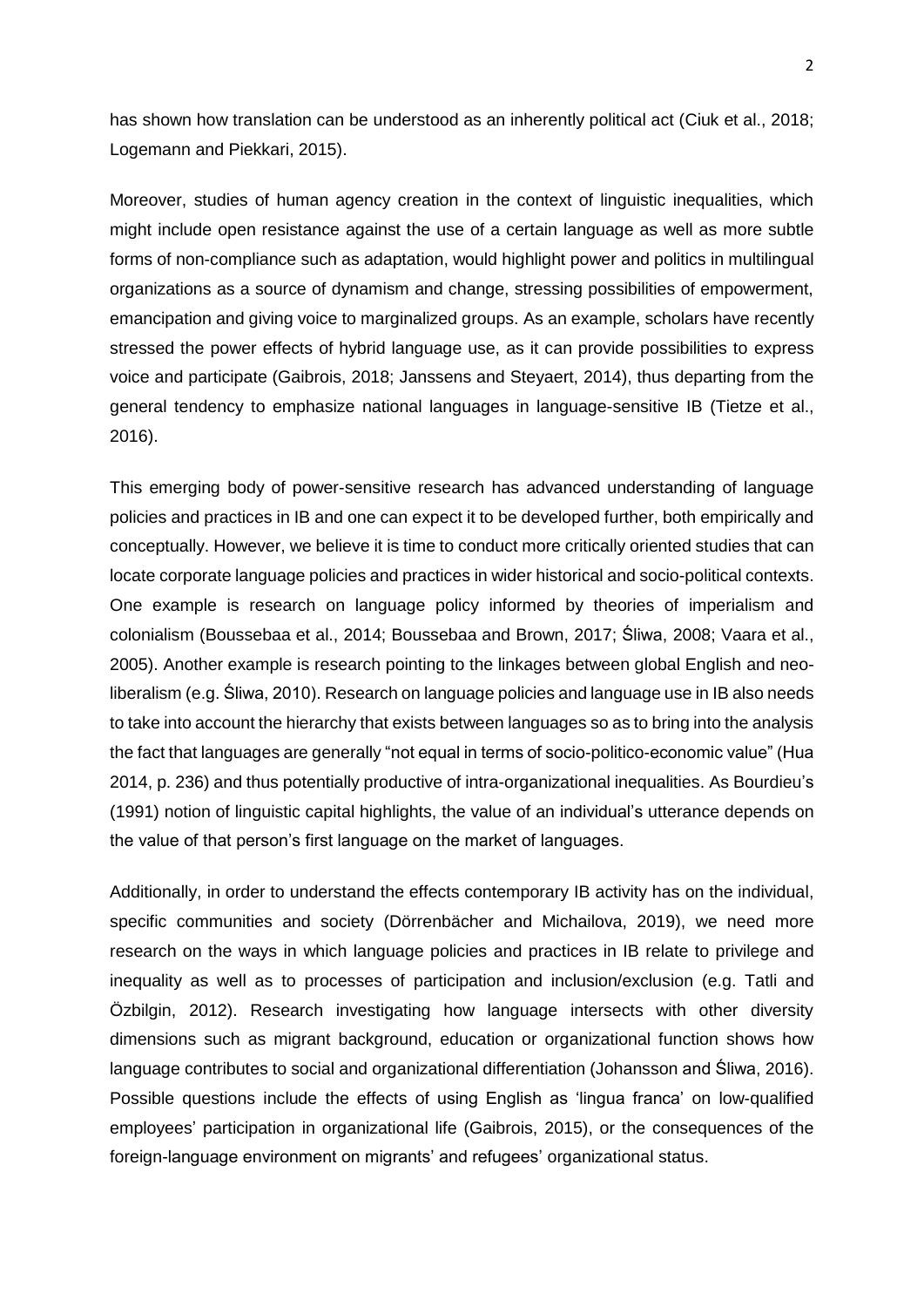On a conceptual and empirical level, most research on language policies and language use in IB tends to be conducted from a Western perspective. Frameworks and methodologies developed in the USA and Western Europe continue to be applied across different sociocultural contexts, and the major debates are orchestrated by scholars affiliated with Western universities and by Westerners based elsewhere, as Michailova and Tienari (2014) have criticized with regards to IB in general. However, conceptualizations of multilingualism or methodologies stemming from outside the industrialized world (Roberts and Dörrenbächer, 2016) hold great potential for deepening understanding of language policies and language use in IB.

Finally, research in other organizational contexts than multinational corporations is required, because focusing on the multinational as a core category of IB research often remains static, structural and binary, and is not aligned with the fluidity and change of human activity, in which language practices play a crucial role (Angouri and Piekkari, 2018). Examples of other research contexts include universities (Boussebaa and Brown, 2017), offshore outsourcing companies (Boussebaa et al., 2014). Informal, partial and temporal organizations (Angouri and Piekkari, 2018) or non-profit based IB, as suggested in a call by Dörrenbächer and Michailova (2019), are another promising research context.

In this Special Issue, we therefore invite scholars from various disciplines and geographical locations to address multilingualism in IB from a critical perspective, focusing on how multilingualism in IB relates to privilege and inequality. Potential authors are encouraged to highlight the impact of the contemporary global and societal context on language policies and practices, and vice versa. Conceptual, methodological and empirical contributions addressing the following, by no means exhaustive, themes are particularly welcome:

- The impact of (neo)colonialism on language policies and language practices in IB
- The effects of language hierarchies on individuals' language capital in organizations
- Language and its intersection with other diversity dimensions, such as education, occupation, organizational status or gender
- The consequences of language policies for employees on the lower hierarchical levels and/or with limited proficiency in foreign-languages
- Migrants' and refugees' language-related challenges
- Agency creation in multilingual organizations and resistance against language-skill related privilege
- The political dimensions of translation
- Perspectives on language policies and language practices in IB from outside the industrialized world

Following the renewed aim of *critical perspectives on international business (cpoib)* to focus on the contemporary context of IB (Dörrenbächer and Michailova, 2019), submissions are expected to address how global and societal changes relate to language policies and practices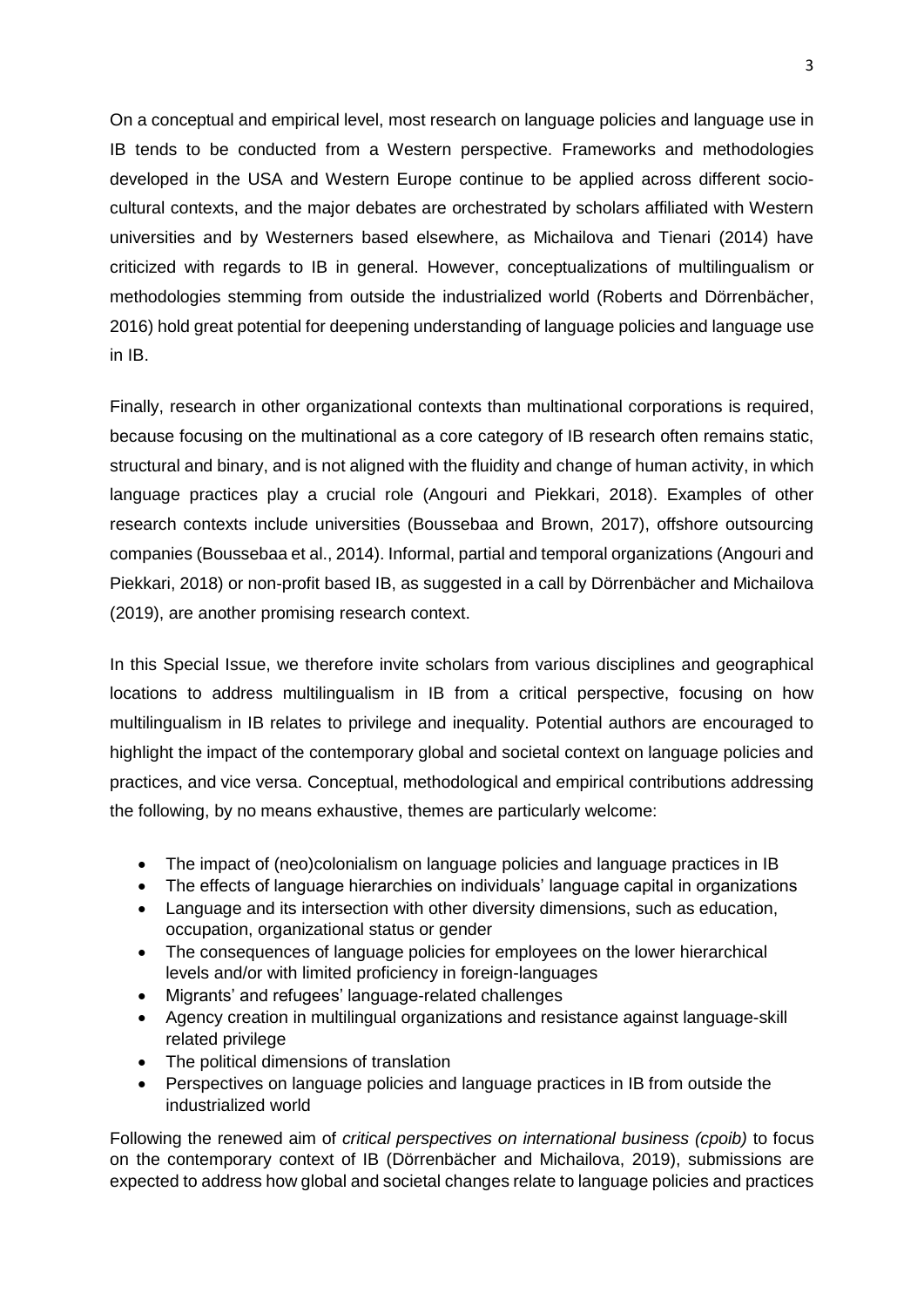in IB. Potential contributors are encouraged to challenge the earlier focus on managerial perspectives by highlighting issues of privilege and inequality. They are also invited to suggest alternatives to focusing on efficiency and individual-level language skills by presenting innovative approaches to addressing multilingualism in organizations.

## Submission Instructions

The deadline for submissions is 31 March 2020. For more information on *critical perspectives on international business*, including style guidelines, please visit the journal's website at: [http://www.emeraldinsight.com/loi/cpoib/.](http://www.emeraldinsight.com/loi/cpoib/)

All submissions will be subject to the regular blind peer review process of critical perspectives on international business. Submissions to the special issue are made using ScholarOne Manuscripts [http://mc.manuscriptcentral.com/cpoib.](http://mc.manuscriptcentral.com/cpoib)

#### More Information

Enquires about the special issue should be directed to the guest editors: Claudine Gaibrois, [claudine.gaibrois@unisg.ch](mailto:claudine.gaibrois@unisg.ch) Philippe Lecomte, [p.lecomte@tbs-education.fr](mailto:p.lecomte@tbs-education.fr) Mehdi Boussebaa, [mehdi.boussebaa@glasgow.ac.uk](mailto:mehdi.boussebaa@glasgow.ac.uk) Martyna Śliwa, [masliwa@essex.ac.uk](mailto:masliwa@essex.ac.uk)

#### References

Angouri, J. and Piekkari, R. (2018), "Organising multilingually. Setting an agenda for studying multilingual organisations and organising", *European Journal of International Management, Special Issue: "Working across Language Boundaries in International Business",* Vol. 12 Nos 1/2, pp. 8-27.

Barner-Rasmussen, W., Ehrenrooth, M., Koveshnikov, A., and Mäkelä, K. (2014), "Cultural and language skills as resources for boundary spanning within the MNC", *Journal of International Business Studies*, Vol. 45 No. 7, pp. 886-905.

Bourdieu, P. (1991), *Language and Symbolic Power*, Cambridge: Polity Press.

Boussebaa, M., Sinha, S. and Gabriel, Y. (2014), "Englishization in offshore call centers: A postcolonial perspective", *Journal of International Business Studies*, Vol. 45 No. 9, pp. 1152- 1169.

Boussebaa, M. & Brown, A-D. (2017), "Englishization, Identity, Regulation and Imperialism", *Organization Studies,* Vol. 38 No. 1, pp. 7-29.

Ciuk, S., James, P. and Śliwa, M. (2018), "Micropolitical Dynamics of Interlingual Translation Processes in an MNC Subsidiary", *British Journal of Management,* [https://doi.org/10.1111/1467-](https://doi.org/10.1111/1467-8551.12323) [8551.12323.](https://doi.org/10.1111/1467-8551.12323)

Dörrenbächer, C. and Michailova, S. (2019), "Societally engaged, critical International Business research: A programmatic view on the role and contribution of cpoib", *critical perspectives on international business, forthcoming*

Dotan-Eliaz, O., Sommer, K. L. and Rubin, Y. S. (2009), "Multilingual groups. Effects of linguistic ostracism on felt rejection and anger, coworker attraction, perceived team potency, and creative performance", *Basic and Applied Social Psychology*, Vol. 31, pp. 363-375.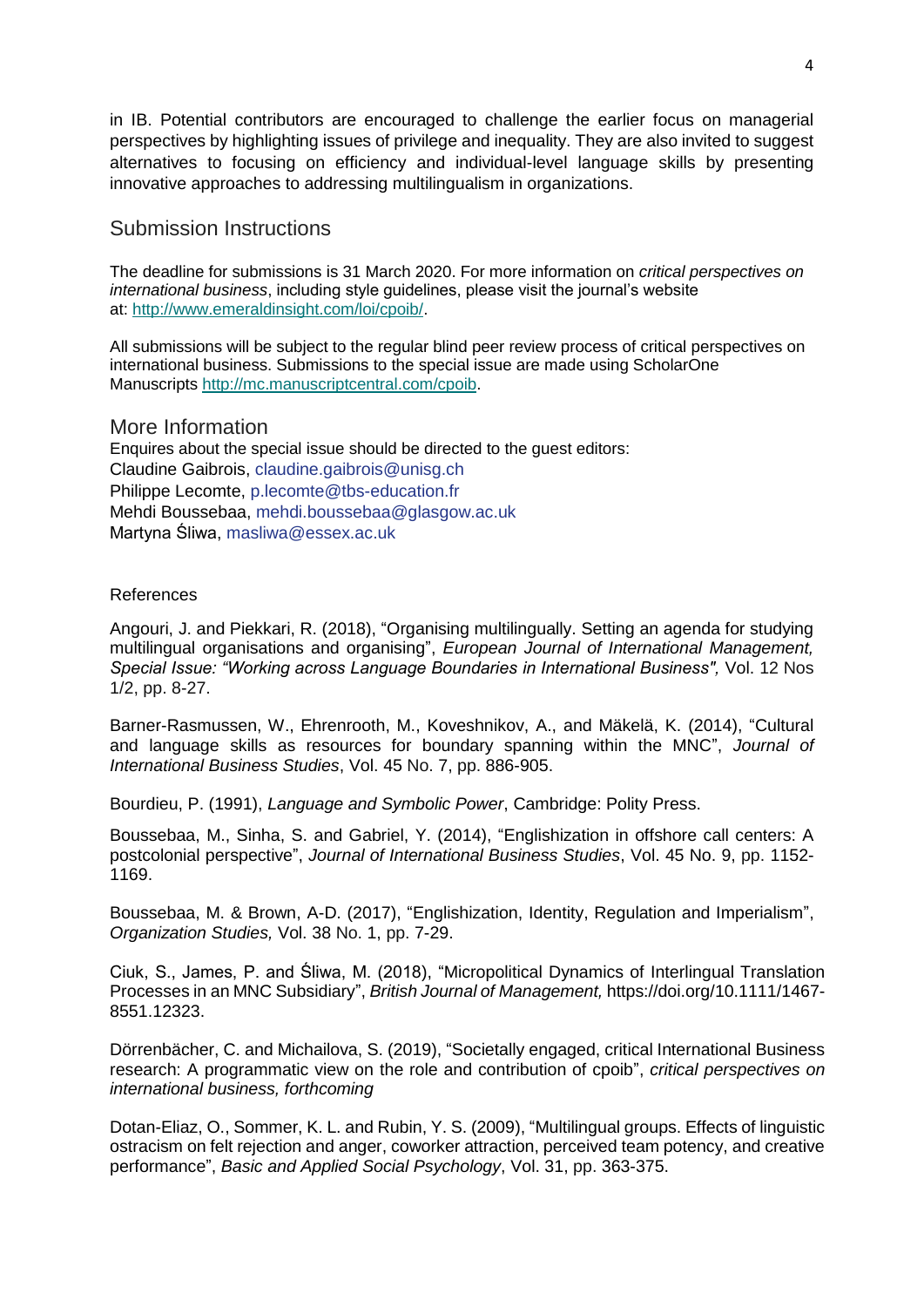Feely, A. J. and Harzing, A.-W. (2003), "Language management in multinational companies", *Cross Cultural Management: An International Journal*, Vol. 10 No. 2, pp. 37-52.

Gaibrois, C. (2015), *Power at work: The discursive construction of power relations in multilingual organizations*, Bamberg: Difo-Druck.

Gaibrois, C. (2018), ["'It crosses all the boundaries': Hybrid language use as empowering](http://www.inderscience.com/filter.php?aid=89045)  [resource"](http://www.inderscience.com/filter.php?aid=89045), *[European Journal of International Management,](https://www.inderscience.com/jhome.php?jcode=ejim) Special Issue "Working across Language Boundaries in International Business",* Vol. 12 [Nos](https://www.inderscience.com/info/inarticletoc.php?jcode=ejim&year=2018&vol=12&issue=1/2) 1/2, pp. 82-110.

Harzing, A.-W. and Feely, A. (2008), "The language barrier and its implications for HQsubsidiary relationships", *Cross Cultural Management: An International Journal*, Vol. 15 No. 1, pp. 49-61.

Harzing, A-W. and Pudelko, M. (2013), "Language competencies, policies and practices in multinational corporations: A comprehensive review and comparison of Anglophone, Asian, Continental European and Nordic MNC", *Journal of World Business,* Vol. 48 No. 1, pp. 87-97.

Hua, Z. (2014), "Piecing together the 'workplace multilingualism' jigsaw puzzle", *Multilingua*, Vol. 33 Nos 1/2, pp. 233-242.

Janssens, M. and Steyaert, C. (2014), "Re-considering language within a cosmopolitan understanding. Toward a multilingual franca approach in International Business studies", *Journal of International Business Studies*, Vol. 45 No. 5, pp. 623-639.

Johansson, M. and Śliwa, M. (2016), "'It is English and there is no alternative': Intersectionality, language and social/organizational differentiation of Polish migrants in the UK", *Gender, Work and Organization*, Vol. 23 No. 3, pp. 296-309.

Logemann, M., and Piekkari, R. (2015), "Localize or local lies? The power of language and translation in the multinational corporation", *critical perspectives on international business*, Vol. 11 No. 1, pp. 30-53.

Marschan-Piekkari, R., Welch, D. and Welch, L. (1999), "In the shadow: The impact of language on structure, power and communication in the multinational", *International Business Review,* Vol. 8 No. 4, pp. 421-440.

Michailova, S. and Tienari, J. (2014),"What's happening to international business?", *critical perspectives on international business*, Vol. 10 Nos 1/2, pp. 51-64.

Neeley, T. (2013), "Language matters. Status loss and achieved status distinctions in global organizations", *Organization Science,* Vol. 24 No. 2, pp. 476-497.

Neeley, T.B. and Dumas T.L. (2016), "Unearned status gain. Evidence from a global language mandate", *Academy of Management Journal*, Vol. 59 No. 1, pp. 14-43.

Peltokorpi, V. and Vaara, E. (2014), "Knowledge transfer in multinational corporations: Productive and counterproductive effects of language-sensitive recruitment", *Journal of International Business Studies,* Vol. 45 No. 5, pp. 600-622.

Philippson, R. (1992), *Linguistic Imperialism*, Oxford: Oxford University Press.

Roberts, J. and Dörrenbächer, C. (2016), "Renewing the call for critical perspectives on international business: towards a second decade of challenging the orthodox", *critical perspectives on international business*, Vol. 12 No. 1, pp. 2-21.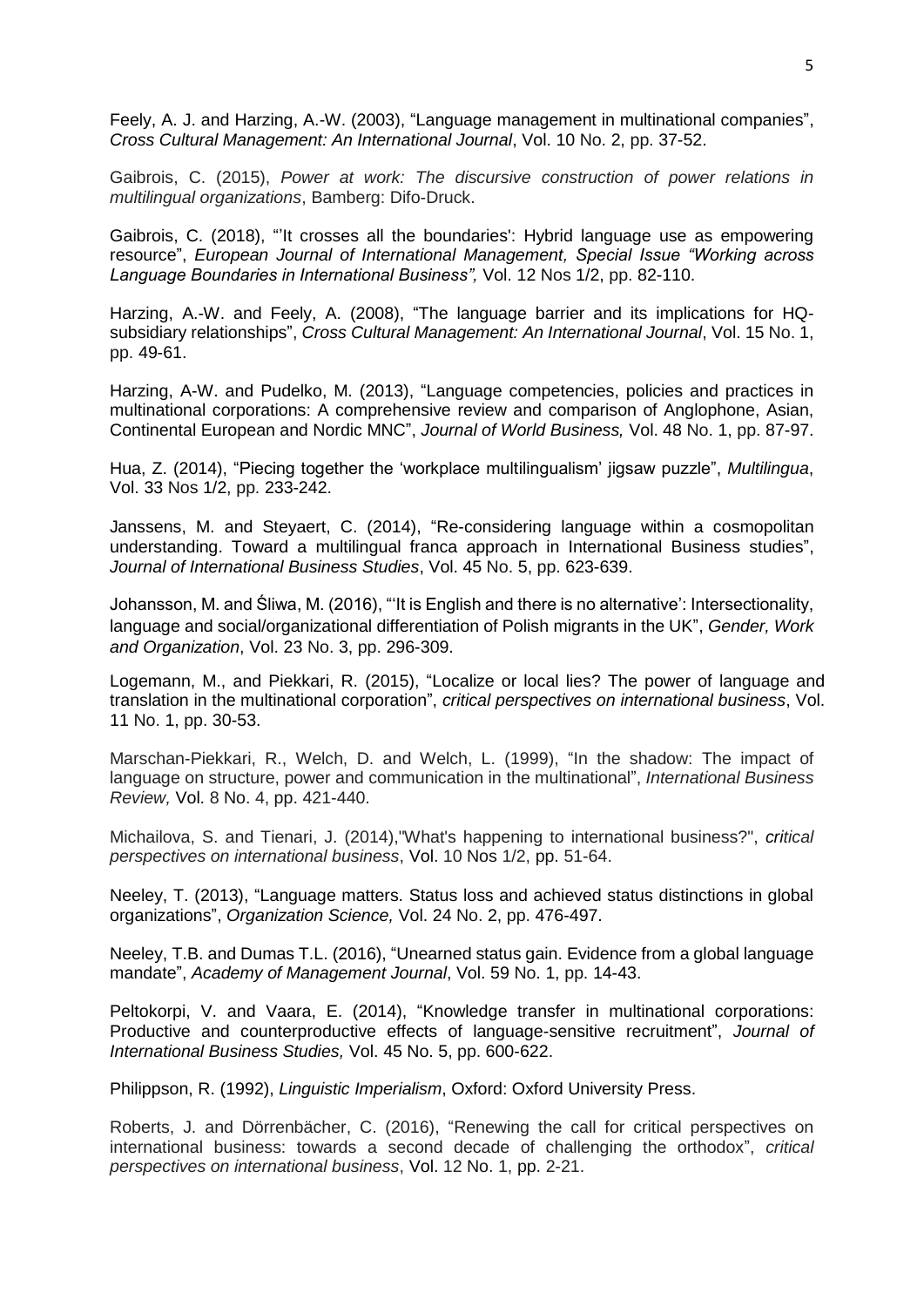[Śliwa,](https://www.emeraldinsight.com/author/%C5%9Aliwa%2C+Martyna) M. (2008), "Understanding social change through post‐colonial theory: Reflections on linguistic imperialism and language spread in Poland"", *critical perspectives on international business,* Vol. 4 Nos 2/3, pp. 228-241.

Śliwa, M. (2010), "'Catching up with civilisation': Reflections on language spread in Poland", *Journal of Organizational Change Management*, Vol. 23 No. 6, pp. 689-709.

[Tatli,](https://www.emeraldinsight.com/author/Tatli%2C+Ahu) A. and [Özbilgin,](https://www.emeraldinsight.com/author/%C3%96zbilgin%2C+Mustafa) M. (2012), "Surprising intersectionalities of inequality and privilege: the case of the arts and cultural sector", *Equality, Diversity and Inclusion: An International Journal,* Vol. 31 No. 3, pp. 249-265.

Tietze, S., Holden, N. and Barner-Rasmussen, W. (2016), "Language use in multinational corporations: The role of special languages and corporate idiolects", In: Ginsburgh, V. and Weber, S. (Eds.), *The Palgrave Handbook of Economics and Language*, Palgrave Macmillan, Basingstoke, pp. 312-341.

Vaara, E., Tienari, J., Piekkari, R. and Säntti, R. (2005), "Language and the Circuits of Power in a Merging Multinational Corporation", *Journal of Management Studies*, Vol. 42 No. 3, pp. 595–623.

### About the Special Issue Editors

Claudine Gaibrois (PhD from the University of St. Gallen) is a Lecturer for Culture, Society and Language at the Zurich University of Applied Sciences and an External Lecturer for Language Diversity in Organizational Contexts at the University of St. Gallen, Switzerland, and the Ecole de Management Strasbourg, France. Her research interests include linguistic and cultural diversity, communication in organizational contexts, intercultural communication and power relations. She has published in journals such as *Journal of World Business, International Journal of Cross Cultural Management* and *European Journal of International Management.* She has also co-edited a volume of the *Bulletin Suisse de linguistique appliqué*e, which addresses the role and perception of language at the workplace from an international comparative perspective. She is a member of the board at the Groupe d'Etudes en Management et Langage (GEM&L)

Contact: [claudine.gaibrois@unisg.ch](mailto:claudine.gaibrois@unisg.ch)

Philippe Lecomte is President and founding member of GEM&L, an international research group on Management and Language. He has been Associate Professor at Toulouse Business School (TBS), France for over 30 years. He was head of the Language department of TBS and co-director of the Major in International Management at TBS. Philippe Lecomte was guest lecturer at WFI- Ingolstadt School of management in 2009 and 2011. His current research interest is in language in international business and management education. He has co-edited four special issues on language and management (*Management & Avenir, 2013*; *Gérer et Comprendre, 2014*; *International Journal of Cross-Cultural Management, 2015, European Journal of International Management, 201*7). He is senior editor of the *European Journal of International Management*.

Contact: [p.lecomte@tbs-education.fr](mailto:p.lecomte@tbs-education.fr)

Mehdi Boussebaa is Professor of International Business at the University of Glasgow in the UK. His primary research investigates the impact of globalization on organizational behaviour and the role of multinationals as agents of globalization. Empirically, he has a particular interest in professional service multinationals and internationalizing universities. His work has been